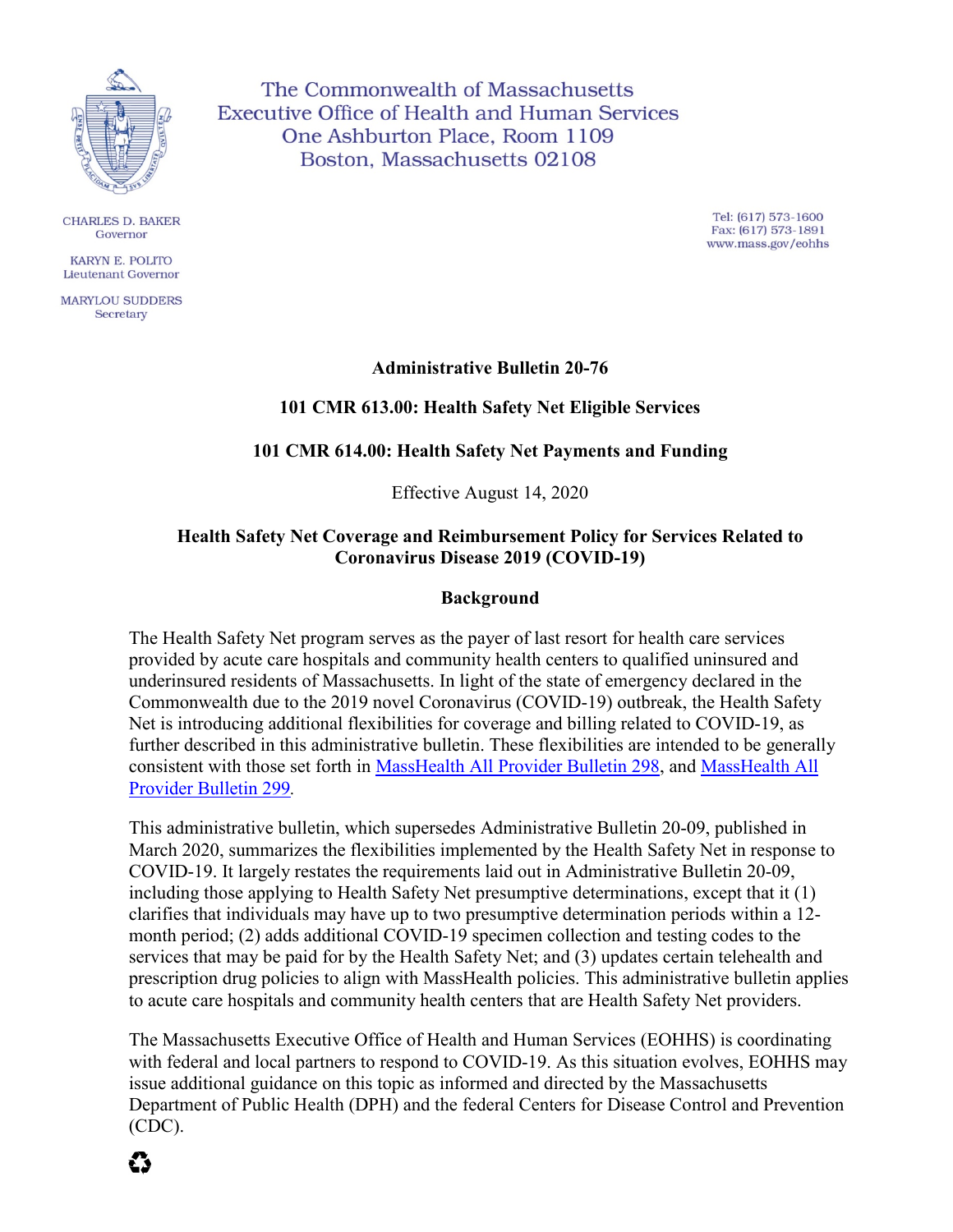This administrative bulletin shall remain effective for the duration of the state of emergency declared via [Executive Order No. 591](https://www.mass.gov/executive-orders/no-591-declaration-of-a-state-of-emergency-to-respond-to-covid-19): *Declaration of a State of Emergency to Respond to COVID-19.* 

### **Presumptive Determinations**

Beginning August 1, 2020, and notwithstanding 101 CMR 613.04(4): *Presumptive Determination*, 101 CMR 613.04(7): *Eligibility Period* and Eligibility Operations Memo 18-02, the Health Safety Net will allow an individual to have up to two Health Safety Net presumptive determinations of low-income patient status within a 12-month period. Providers should continue to use the [Application for Health Safety Net \(HSN\) Presumptive Eligibility](https://www.mass.gov/doc/application-for-health-safety-net-hsn-presumptive-determination-effective-0319-0/download).

Furthermore, individuals with a Health Safety Net presumptive determination of low-income patient status are ineligible for the eligibility protection rules set forth in in Administrative Bulletin 20-09.

Accordingly, for individuals who received a Health Safety Net presumptive determination of low-income patient status during the COVID-19 emergency, but before June 30, 2020, the Health Safety Net presumptive determination will end on July 31, 2020, unless they submitted a full application, as such term is defined in 101 CMR 613.02: *Definitions*, on or before that date. They had been previously informed that their Health Safety Net presumptive determination is protected through the end of the COVID-19 national emergency. The Health Safety Net Office will separately notify these individuals of the new July 31, 2020, presumptive determination coverage end date. For individuals who received a Health Safety Net presumptive determination approval prior to the COVID-19 emergency or on or after June 30, 2020, their Health Safety Net presumptive determination benefit will end according to standard Health Safety Net presumptive determination rules under 101 CMR 613.04(4): *Presumptive Determination*.

### **Billing for COVID-19 Diagnostic Laboratory Services**

The Health Safety Net pays providers for medically necessary clinical diagnostic laboratory tests when a qualified clinician orders them. Testing of persons under investigation (PUI) for COVID-19 is available through the Massachusetts State Public Health Laboratory (MA SPHL) when a patient meets clinical and epidemiologic criteria.

MA SPHL does not charge providers for its provision of these laboratory services. Additionally, the Health Safety Net does not pay providers a specimen acquisition fee (including testing supplies) or a specimen transportation fee for lab services to be rendered by MA SPHL.

Health Safety Net providers may bill the Health Safety Net for medically necessary, clinically appropriate COVID-19 lab tests using CPT code 87635 which describes 2019-nCoV Coronavirus, SARA-CoV-2/2019-nCoV (COVID-19) using any technique, multiple types or subtypes. Providers will be able to bill the Health Safety Net for this code beginning April 1, 2020, for dates of service on or after March 12, 2020. The Health Safety Net will adopt the MassHealth rate for this code.

In addition, Health Safety Net providers may also bill the Health Safety Net for these additional codes for the dates of service indicated in the following table: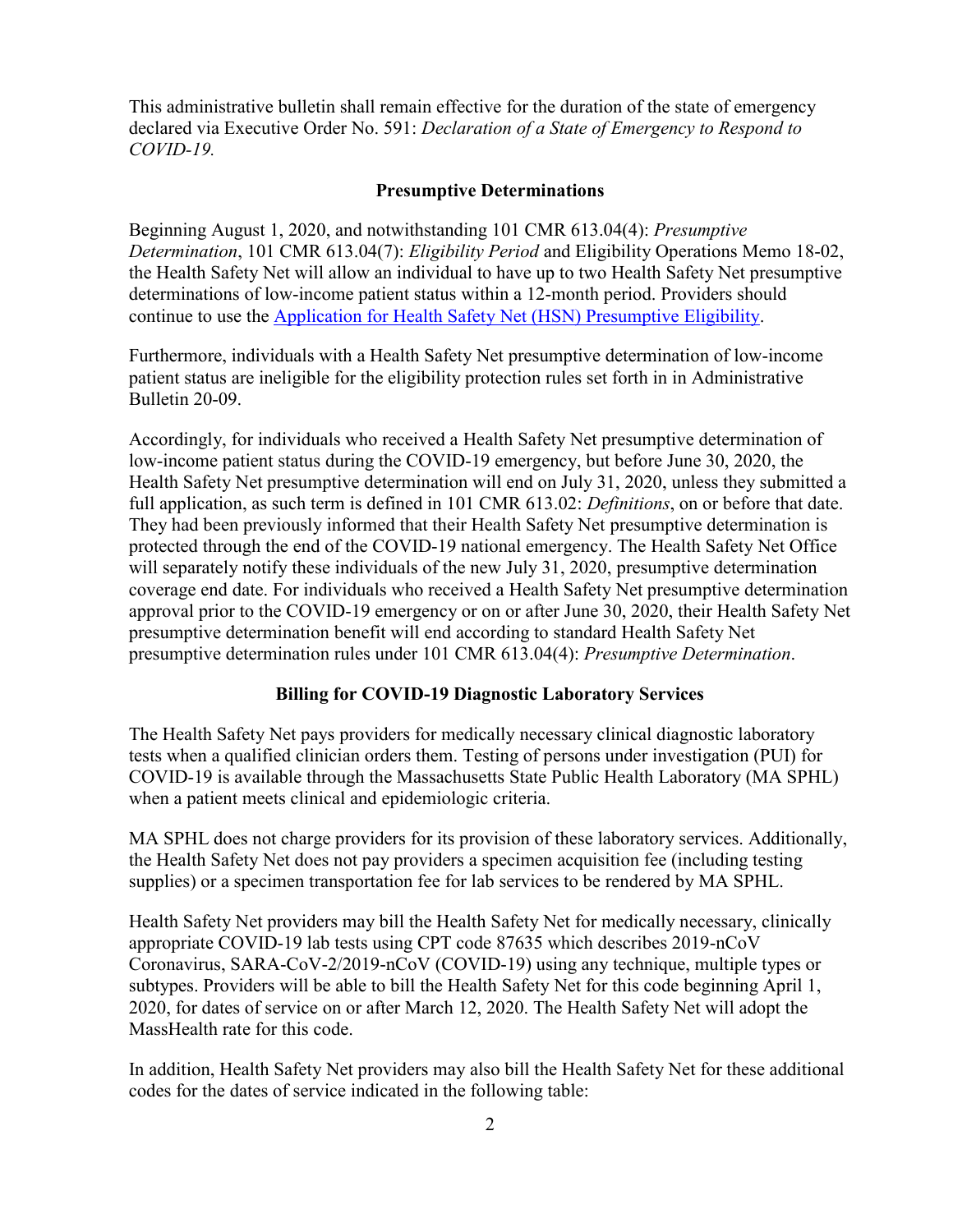| <b>Code and Description</b>                                                                                                                                                                                                                                                                                                                                                                                                                                                                                                                                                                                                                          | <b>Effective for dates</b><br>of service |
|------------------------------------------------------------------------------------------------------------------------------------------------------------------------------------------------------------------------------------------------------------------------------------------------------------------------------------------------------------------------------------------------------------------------------------------------------------------------------------------------------------------------------------------------------------------------------------------------------------------------------------------------------|------------------------------------------|
| G2023: Specimen collection for severe acute respiratory<br>syndrome coronavirus 2 (SARS-CoV-2) (Coronavirus disease<br>[COVID-19]), any specimen source                                                                                                                                                                                                                                                                                                                                                                                                                                                                                              | March 12, 2020                           |
| G2024: Specimen collection for severe acute respiratory<br>syndrome coronavirus 2 (SARS-CoV-2) (Coronavirus disease<br>[COVID-19]), from an individual in a skilled nursing facility or<br>by a laboratory on behalf of a home health agency, any specimen<br>source                                                                                                                                                                                                                                                                                                                                                                                 | March 12, 2020                           |
| G2023 CG: Specimen collection for severe acute respiratory<br>syndrome coronavirus 2 (SARS-CoV-2) (Coronavirus disease<br>[COVID-19]), any specimen source. [Used when provider 1) has<br>a qualified ordering clinician present at the specimen collection<br>site available to order medically necessary COVID-19 diagnostic<br>tests; and 2) ensures the test results are provided to the patient<br>(along with any initial follow-up counseling, as appropriate),<br>either directly or through the patient's ordering clinician.]                                                                                                              | May 22, 2020                             |
| G2024 CG: Specimen collection for severe acute respiratory<br>syndrome coronavirus 2 (SARS-CoV-2) (Coronavirus disease<br>[COVID-19]), from an individual in a skilled nursing facility or<br>by a laboratory on behalf of a home health agency, any specimen<br>source. [Used when provider 1) has a qualified ordering clinician<br>present at the specimen collection site available to order<br>medically necessary COVID-19 diagnostic tests; and 2) ensures<br>the test results are provided to the patient (along with any initial<br>follow-up counseling, as appropriate), either directly or through<br>the patient's ordering clinician.] | May 22, 2020                             |
| U0002: 2019-nCoV Coronavirus, SARS-CoV-2/2019-nCoV<br>(COVID-19) using any technique, multiple types or subtypes<br>(includes all targets).                                                                                                                                                                                                                                                                                                                                                                                                                                                                                                          | March 12, 2020                           |
| U0003: Infectious agent detection by nucleic acid (DNA or<br>RNA); severe acute respiratory syndrome coronavirus 2<br>(SARSCoV-2) (Coronavirus disease [COVID-19]), amplified<br>probe technique, making use of high throughput technologies as<br>described by CMS-2020-01-R.                                                                                                                                                                                                                                                                                                                                                                       | March 18, 2020                           |
| U0004: 2019 nCoV Coronavirus, SARS-CoV-2/2019-nCoV<br>(COVID-19), any technique, multiple types or subtypes<br>(includes all targets), non-CDC, making use of high throughput<br>technologies as described by CMS-2020-01-R                                                                                                                                                                                                                                                                                                                                                                                                                          | March 18, 2020                           |

For questions about testing, specimen transport, or control measures, contact the Massachusetts Department of Public Health (DPH) (24/7) at (617) 983-6800. Further information on testing can be found at DPH's [website.](https://www.mass.gov/orgs/department-of-public-health)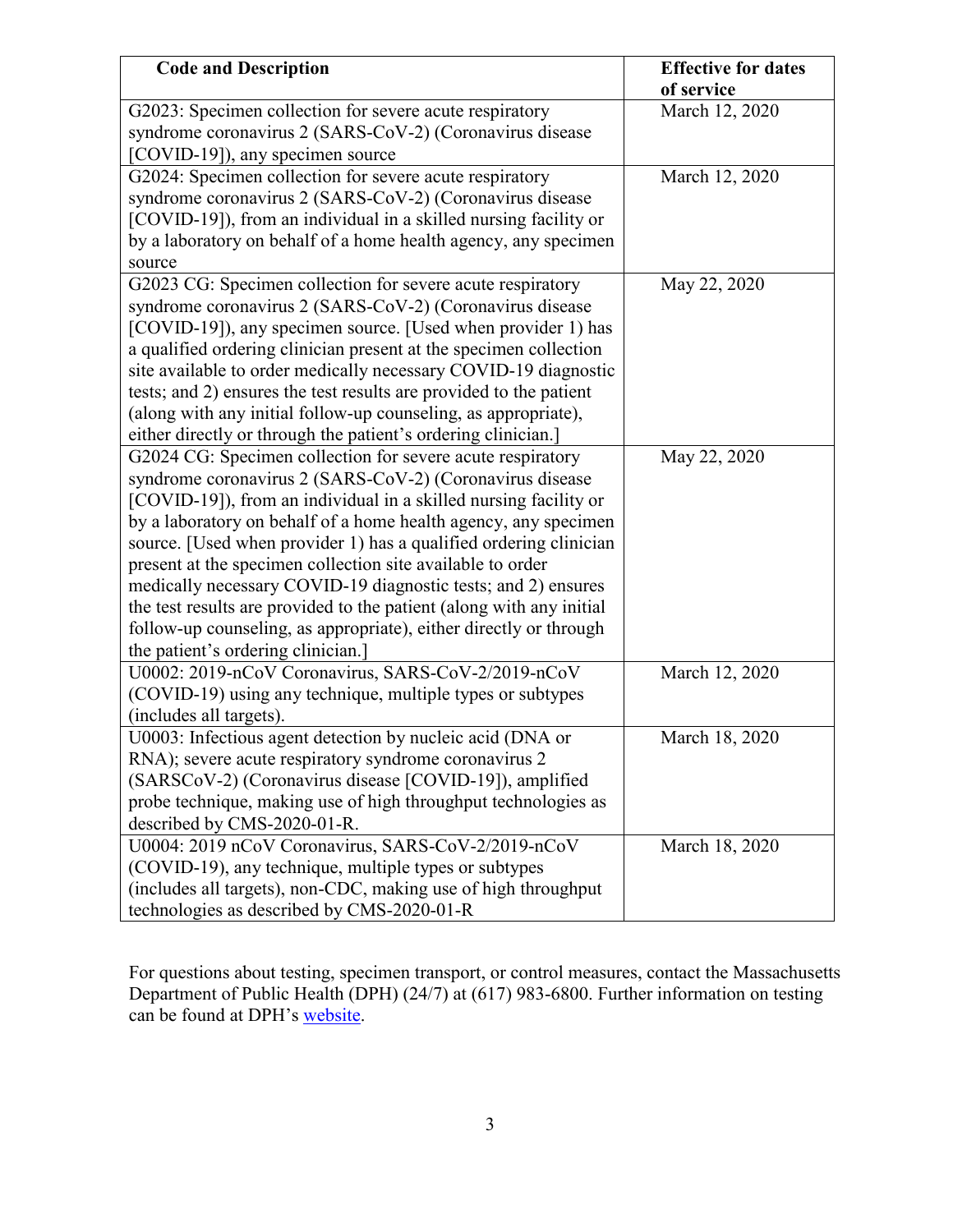### **Billing Requirements for Services Delivered via Telehealth**

To mitigate the spread of COVID-19, the Health Safety Net is committed to enabling Health Safety Net patients to remain in their homes to reduce exposure and transmission, to the extent possible, and to preserve health system capacity for the duration of this public health emergency. To that end, through December 31, 2020, the Health Safety Net will permit qualified providers to deliver clinically appropriate, medically necessary Health Safety Netcovered services to Health Safety Net-eligible patients via telehealth (including telephone and live video) in accordance with the standards set forth in Appendix A of this administrative bulletin and notwithstanding any regulation to the contrary. The Health Safety Net will rely on each eligible provider's clinical judgment that a medically necessary service may appropriately be delivered via telehealth in a manner consistent with all relevant licensure and program regulations.

The Health Safety Net is not imposing specific requirements for technologies used to deliver services via telehealth and will allow payment for Health Safety Net-covered services delivered through telehealth so long as such services are medically necessary and clinically appropriate and comport with the guidelines set forth in Appendix A of this administrative bulletin. Providers are encouraged to use appropriate technologies to communicate with individuals and should, to the extent feasible, ensure the same rights to confidentiality and security as provided in face-to-face services. Providers must inform patients of any relevant privacy considerations.

**Important note:** Although the Health Safety Net allows payment for the delivery of certain services through telehealth for Health Safety Net providers as described in this administrative bulletin, the Health Safety Net does not require providers to deliver services via telehealth.

### **Billing and Payment Rates for Services Delivered via Telehealth**

Rates of payment for services delivered via telehealth will be the same as rates of payment for services delivered via traditional (e.g., in-person) methods set forth in the applicable regulations.

All providers must include place of service code 02 when submitting a claim for services delivered via telehealth. Providers billing under an 837I/UB-04 form must include the modifier "GT" when submitting claims for services delivered via telehealth. The Health Safety Net is adding the modifier "GT" to its list of available coding options for Health Safety Net providers.

Providers must ensure that, in all other respects, they select the service code that most accurately describes the service rendered and must comply in all respects with all other applicable laws, regulations, and subregulatory guidance.

### **Telehealth and the Prescription of Controlled Substances**

When clinically appropriate, Health Safety Net will permit qualified Health Safety Net providers to prescribe controlled substances (schedule II-V) to members using telehealth modalities without an in-person visit. Any such prescriber must comply with all applicable state and federal statutes, regulations, and subregulatory guidance, including, but not limited to, paragraph 1 of the "Additional Requirements for Prescribing" section of Appendix A of this administrative bulletin, the Department of Public Health's Alert Regarding Use of Telemedicine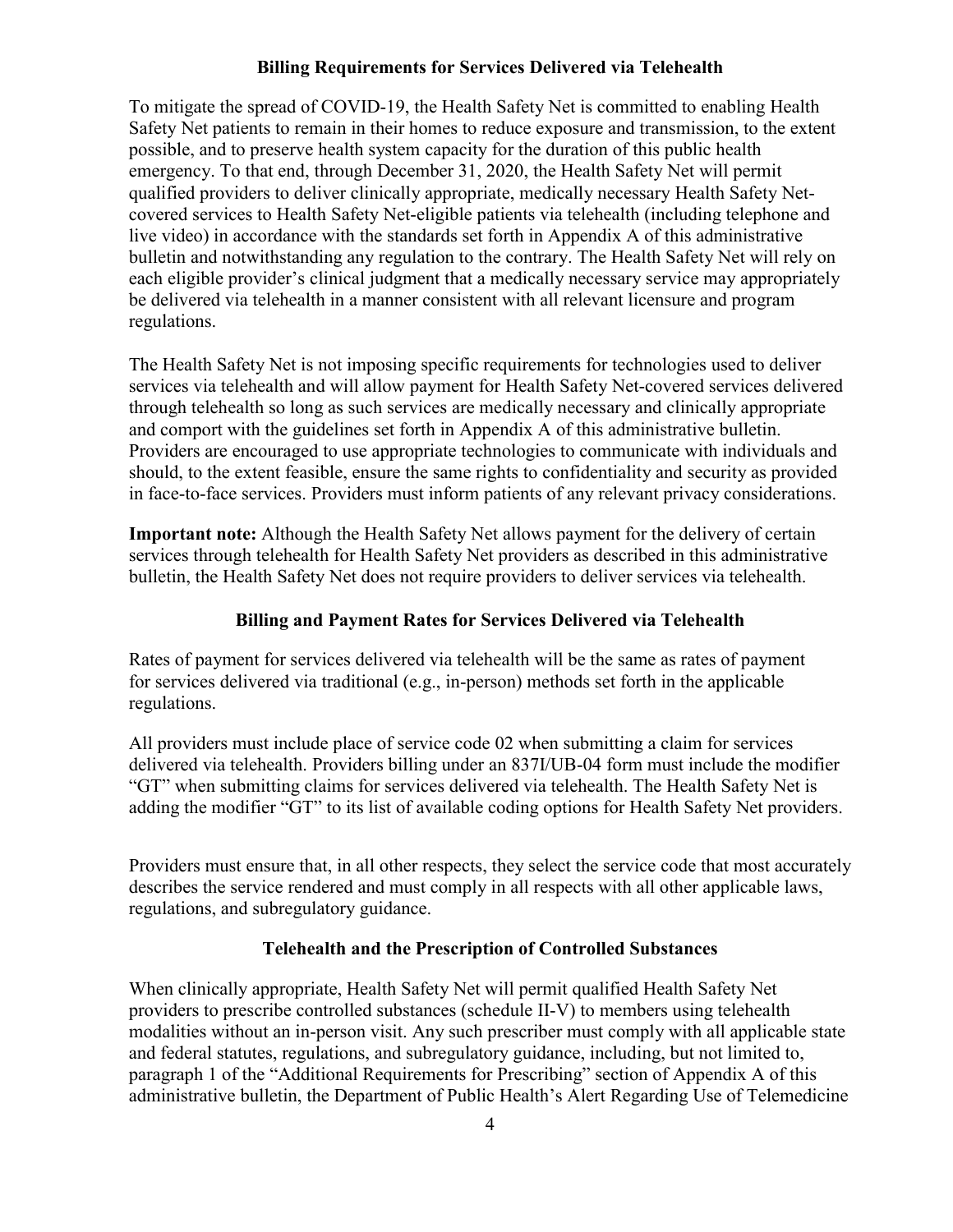during Public Health Emergency-COVID-19, and [guidance](https://www.deadiversion.usdoj.gov/coronavirus.html#TELE) from the Drug Enforcement Administration. To facilitate the implementation of this telehealth policy, and notwithstanding any Health Safety Net requirement to the contrary, Health Safety Net will permit providers submitting claims to Health Safety Net for services delivered via telehealth in accordance with this administrative bulletin without regard to any references within a service code description to the means by which a service is delivered (e.g., in-person, through live-video telehealth, or via telephone) when identifying the appropriate service code.

Providers must ensure that, in all other respects, they select the service code that most accurately describes the service rendered and must comply in all respects with all other applicable laws, regulations, and subregulatory guidance.

### **Services Delivered to Individuals Eligible for Medicare via Audio-Only Telehealth**

As explained above, the Health Safety Net's restated telehealth policy permits providers to render all clinically appropriate, medically necessary Health Safety Net services through telehealth, either through live video or through audio-only (telephone) communication. By contrast, Medicare's coverage of services rendered via audio-only telehealth is limited to certain services. Providers should reference the latest CMS guidance for Medicare coverage of audioonly telehealth services prior to billing the Health Safety Net.

As the payer of last resort, the Health Safety Net will not permit providers to submit directly to the Health Safety Net, without prior submission to Medicare, claims for clinically appropriate and medically necessary services rendered to dually eligible members via audio-only telehealth that are not coverable by Medicare.

### **Billing for Preventive Visits via Telehealth**

The Health Safety Net recognizes the challenges being faced by primary care providers during the COVID-19 pandemic, especially as it relates to completing important preventive visits for children and adults. Under the telehealth policy described in this administrative bulletin, the Health Safety Net allows, but does not require, providers to render preventive visits via telehealth when clinically appropriate. Pursuant to that policy, the Health Safety Net will pay claims for such services, as long as the claim identifies the place of service as "02". The Health Safety Net encourages providers to adhere to [recommendations from the American Academy of](https://services.aap.org/en/pages/2019-novel-coronavirus-covid-19-infections/#ClinicalGuidance)  [Pediatrics](https://services.aap.org/en/pages/2019-novel-coronavirus-covid-19-infections/#ClinicalGuidance) on delivery of preventive services during the COVID-19 emergency, including the recommendation to prioritize in-person newborn care and well visits and immunization of infants and young children (through 24 months of age) whenever possible.

For those preventive visits that are completed via telehealth, the Health Safety Net is aware that there may be medically necessary components of those visits that cannot be completed via telehealth modalities. The Health Safety Net recommends that providers complete the unperformed components of those visits as soon as possible, whether before or after the emergency concludes.

Therefore, the Health Safety Net anticipates that some providers will need to conduct in-person, follow-up visits to complete those medically necessary, yet unperformed components of a preventive visit conducted via telehealth. To address this need, the Health Safety Net permits the following.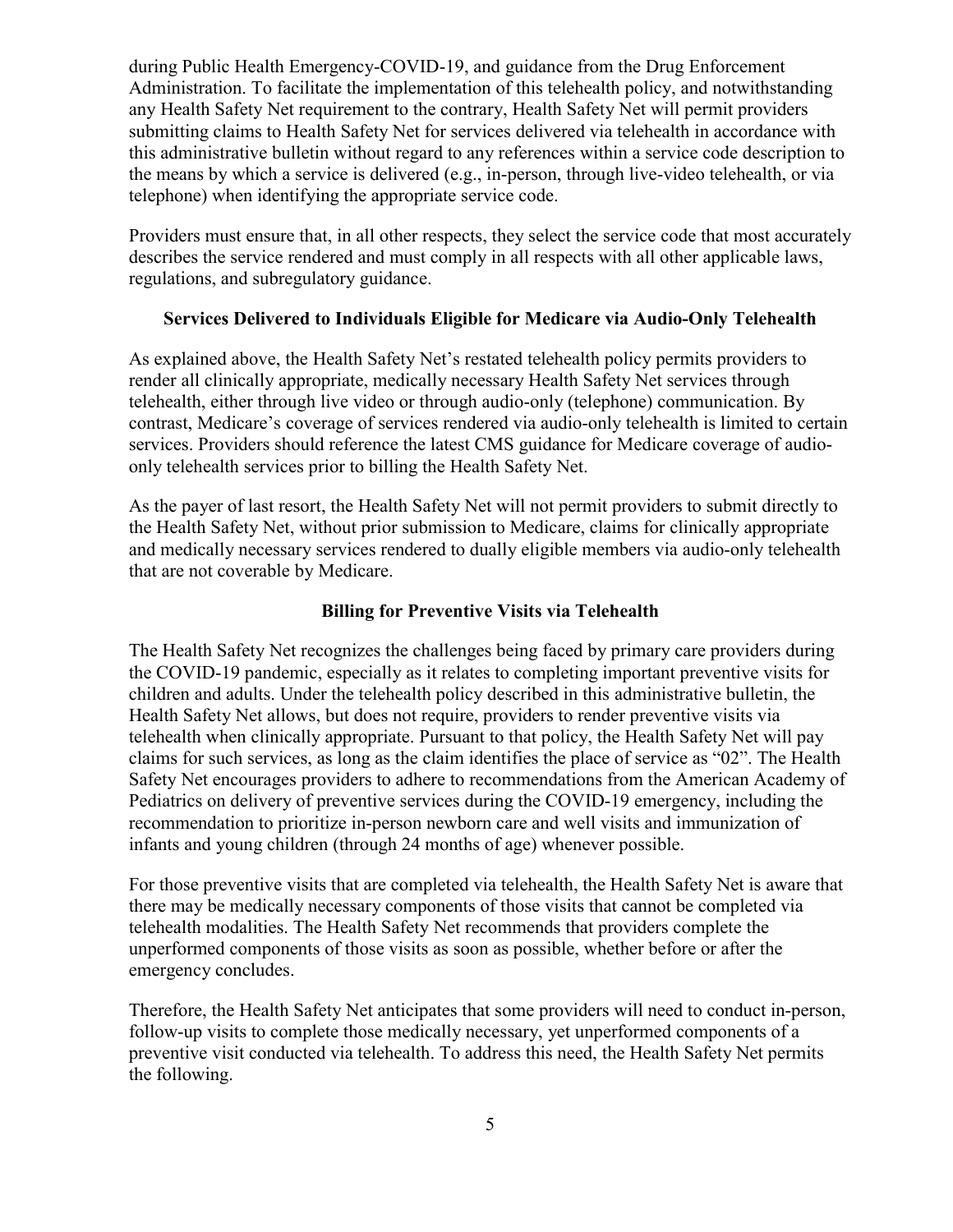- For a preventive visit conducted via telehealth, providers may bill:
	- o An appropriate preventive visit code plus "02" for place of service;
	- o Any additional codes applicable to the service provided (e.g., developmental screening, health risk assessment, behavioral/emotional assessment); and
	- o Separately for vaccines administered on the same date as the telehealth visit, as the vaccine administration and the telehealth visit do not occur in the same location. Providers may not use place of service code "02" when submitting claims for such same-day vaccine administrations.
- · For an in-person follow-up visit to complete medically necessary components of the preventive visit, not performed on the same day as the preventive visit, providers may bill:
	- $\circ$  A single E&M visit at level 1, 2, or 3 (appropriate to complexity of visit); and
	- o Any additional codes applicable to the service provided (e.g., laboratory, hearing/vision screening).

Providers must document all required components of all visits, including preventive visits. Documentation of preventive visits conducted via telehealth must indicate that the visit was completed via telehealth due to COVID-19, note any limitations of the visit, and include a plan to follow up any medically necessary components deferred due to those limitations.

# **Billing for Telephonic Visits and Home Visits Related to COVID-19**

Notwithstanding any regulation to the contrary, the Health Safety Net will pay providers for clinically appropriate, medically necessary telephone evaluations through the following CPT codes when delivered by physicians: 99441, 99442, 99443; and when delivered by qualified non-physicians: 98966, 98967, 98968.

Providers will be able to bill the Health Safety Net for these telephonic codes for dates of service beginning March 12, 2020.

Hospitals and community health centers that are Health Safety Net providers may submit claims to the Health Safety Net for clinically appropriate, medically necessary home visits using the following codes: 99500, 99501, 99502, 99503, 99504, 99505, 99506, 99507, 99509, 99511, 99512, and 99600. For hospitals, these codes will be paid as outpatient services in accordance with 101 CMR 614.06(3): *Pricing for Outpatient Services*. For community health centers, these codes will be paid at a Prospective Payment System (PPS) Rate in accordance with 101 CMR 614.00. The Health Safety Net will also add these codes to the community health center covered code list available on the [HSN Information for Community Health Centers'](https://www.mass.gov/service-details/hsn-information-for-community-health-centers-chc) website. Providers will be able to bill the Health Safety Net for these codes for dates of service beginning March 12, 2020.

# **Billing for COVID-19 Quarantine in a Hospital**

There may be instances in which hospitals will need to quarantine Health Safety Net patients infected with COVID-19 for public health reasons or otherwise cannot safely discharge a patient due to COVID-19 exposure or risk, even though these individuals may no longer require an inpatient level of care.

Inpatient hospital providers may bill the Health Safety Net for Health Safety Net patients no longer requiring an inpatient level of care but who must be quarantined in the hospital or otherwise cannot be safely discharged due to COVID-19 by either (1) keeping the patient as an inpatient, switching the patient to administrative day status, and billing accordingly, or (2)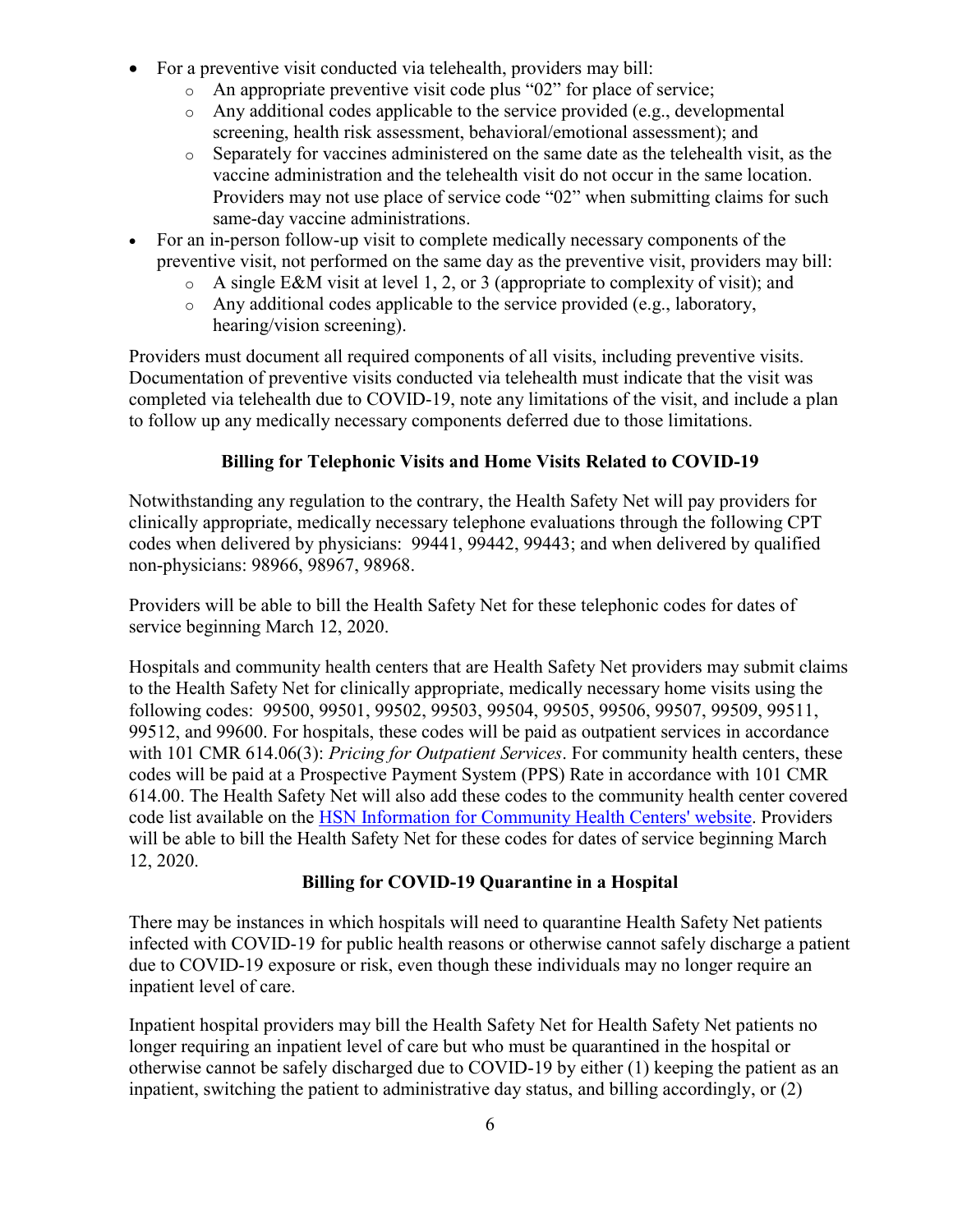discharging the patient from inpatient care, commencing observation services, and billing accordingly. Inpatient hospitals rendering COVID-19-related services to Health Safety Net patients will be paid in accordance with the Medicare Inpatient Prospective Payment System (IPPS) for non-psychiatric claims and the Inpatient Psychiatric Facility Prospective Payment System (IPF-PPS) for psychiatric claims for the current fiscal year.

#### **Updates related to Prescribed Drugs**

For COVID-19-related updates to the Health Safety Net prescribed drug policies and procedures, please reference Pharmacy Facts 141 through 151 and any subsequent Pharmacy Facts providing, updating or removing existing prescription drug flexibilities in response to the COVID-19 emergency declaration. The Health Safety Net incorporates by reference all COVID-19-related updates to prescribed drugs policies and procedures included in such Pharmacy Facts, provided that 1) such flexibilities are not disallowed by Health Safety Net regulations 101 CMR 613.00: Health Safety Net Eligible Services or 101 CMR 614.00: Health Safety Net Payments and Funding, and 2) such Pharmacy Facts or any separate guidance issued by the Health Safety Net does not specifically exclude the Health Safety Net from the policy or procedure's application.

### **Cost Sharing**

Effective for dates of service beginning March 12, 2020, and notwithstanding the requirement at 101 CMR 613.04(8): *Low Income Patient Responsibilities*, the Health Safety Net will not require Partial Low-Income Patients with MassHealth MAGI Household income or Medical Hardship Family Countable Income greater than 150% and less than or equal to 300% of the FPL to make payments towards their annual deductible.

#### **Other Considerations**

Please note that all providers must make diligent efforts to obtain payment first from other resources, including MassHealth, so that the Health Safety Net will be the payer of last resort for Health Safety Net providers.

### **Additional Information**

For the latest MA-specific information, visit the following link: [https://www.mass.gov/resource/information-on-the-outbreak-of-coronavirus-disease-2019](C:\Users\dande\Downloads\www.mass.gov\resource\information-on-the-outbreak-of-coronavirus-disease-2019-covid-19) [covid-19](C:\Users\dande\Downloads\www.mass.gov\resource\information-on-the-outbreak-of-coronavirus-disease-2019-covid-19).

The latest Centers for Disease Control and Prevention (CDC) guidance for healthcare professionals is available at the following link: [https://www.cdc.gov/coronavirus/2019](C:\Users\dande\Downloads\www.cdc.gov\coronavirus\2019-ncov\hcp\index.html) [ncov/hcp/index.html.](C:\Users\dande\Downloads\www.cdc.gov\coronavirus\2019-ncov\hcp\index.html)

### **Questions**

If you have any questions about the information in this administrative bulletin, please contact the Health Safety Net at (800) 609-7232, or email your inquiry to [HSNHelpdesk@state.ma.us](mailto:HSNHelpdesk@state.ma.us).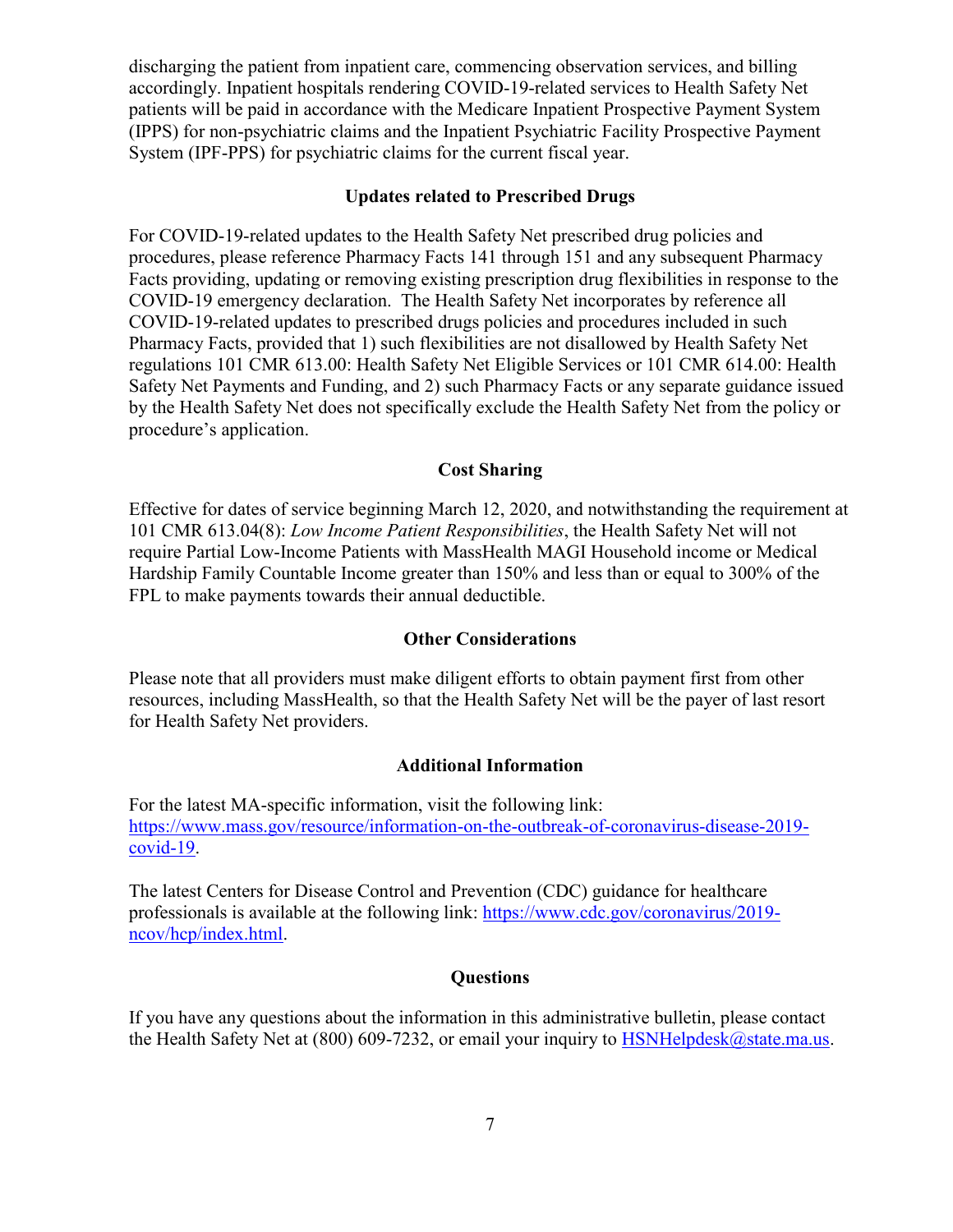## **Appendix A**

# **Guidelines for Use of Telehealth to Deliver Covered Services**

## **Terminology**

For the purposes of this administrative bulletin, the following terms are used as defined below.

**Distant site** is the site where the practitioner providing the service is located at the time the service is provided. While all applicable licensure and programmatic requirements apply to the delivery of the service, there are no additional geographic or facility restrictions on distant sites for services delivered via telehealth.

**Originating site** is the location of the member at the time the service is being provided. There are no geographic or facility restrictions on originating sites.

## **Billing and Payment Rates for Services**

All providers must include place of service code 02 when submitting a claim for services delivered via telehealth. Providers billing under an 837I/UB-04 form must include the modifier "GT" when submitting claims for services delivered via telehealth. Rates of payment for services delivered via telehealth will be the same as rates of payment for services delivered via traditional (e.g., in-person) methods set forth in the applicable regulations.

Providers may not bill the Health Safety Net a facility fee for originating sites.

## **Additional Requirements for Prescribing**

A provider may prescribe medications via telehealth as otherwise described in this administrative bulletin and in accordance with the following requirements.

- 1. Providers must comply with all applicable state and federal statutes and regulations governing medication management and prescribing services when delivering these services via telehealth.
- 2. Providers who deliver prescribing services via telehealth must maintain policies for providing patients with timely and accurate prescriptions by use of mail, phone, eprescribing, and/or fax. Providers must document prescriptions in the patient's medical record consistent with in-person care.

## **Requirements for Telehealth Encounters**

Providers must adhere to and document the following best practices when delivering services via telehealth.

1. Providers must properly identify the patient using, at a minimum, the patient's name, date of birth, and place of residence. If the patient has a MassHealth ID, providers should obtain that, as well.